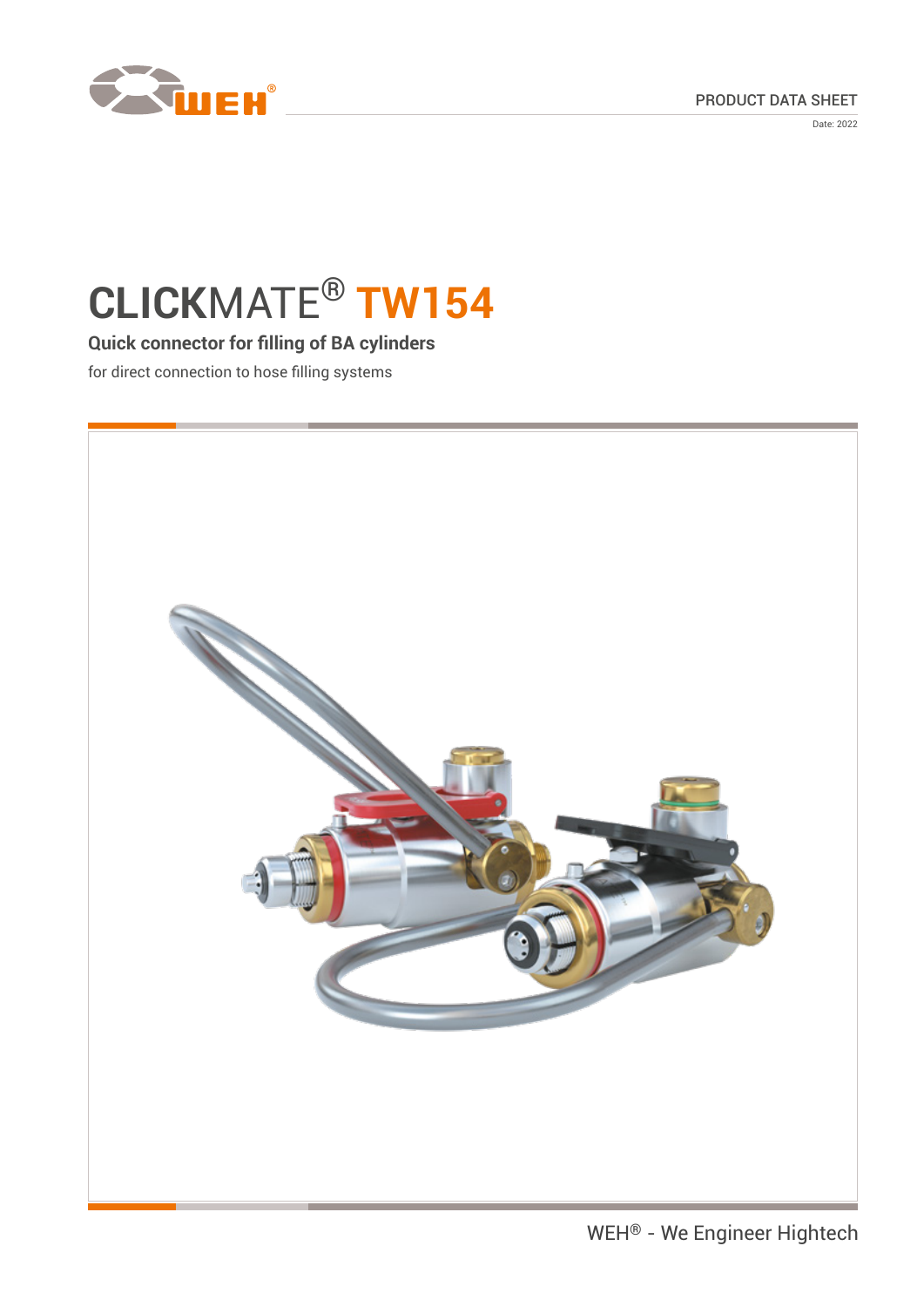#### General

#### **DESCRIPTION**



#### Features

- Connection directly to the standard threads of the cylinder valves
- Quick connection in seconds without hand tightening
- Filling of breathing air cylinders becomes even easier and more efficient
- Improves operational safety and ergonomics

**CLICK**MATE® TW154 quick connector is designed for filling respiratory air cylinders. Existing connectors for hose filling can be upgraded without problems.

The **CLICK**MATE® TW154 uses the split collet thread design that locks securely into standard threads of cylinder valves. Connection is made by lowering the operating loop through 90° which locks the split collet jaws into the cylinder valve and actuates the sealing piston. An integrated safety mechanism prevents disconnection under pressure.

**CLICK**MATE® TW154 is available, among others, for breathing air cylinders with a nominal operating pressure of 200 bar resp. 300 bar. For differentiation, the connector for 200 bar is equipped with a black locking lever and the connector for 300 bar with a red locking lever.

The quick connector is equipped with a NBR front seal and inner seals of FKM. Other sealing materials are available on request. It is the customer's responsibility to clarify the media compatibility.

All connectors are subjected to extensive pressure and durability tests.

#### Application

Quick connector for filling of BA cylinders in fire brigade BA filling installations for direct connection to hose filling systems.

#### TECHNICAL DATA

| <b>Characteristics</b>                  | <b>Basic version</b>                                     | <b>Options</b>                                                                                               |
|-----------------------------------------|----------------------------------------------------------|--------------------------------------------------------------------------------------------------------------|
| Max. allowable<br>operating pressure PS | 250 bar resp. 375 bar                                    | On request                                                                                                   |
| Temperature range                       | $+5$ °C up to $+70$ °C                                   | On request                                                                                                   |
| Medium                                  | Breathing air (compressed air)                           | On request                                                                                                   |
| Connection A<br>(cylinder valve)        | Standard connection for G5/8" female thread<br>(DIN 477) | Other connections acc. to the corresponding<br>national standard available<br>Special connections available. |
| Inlet B1                                | Depending on connection at the filling hose              | On request                                                                                                   |
| Material                                | Brass and corrosion-resistant stainless steel            | On request                                                                                                   |
| Sealing material                        | Front seal: NBR<br>Inner seals: FKM                      |                                                                                                              |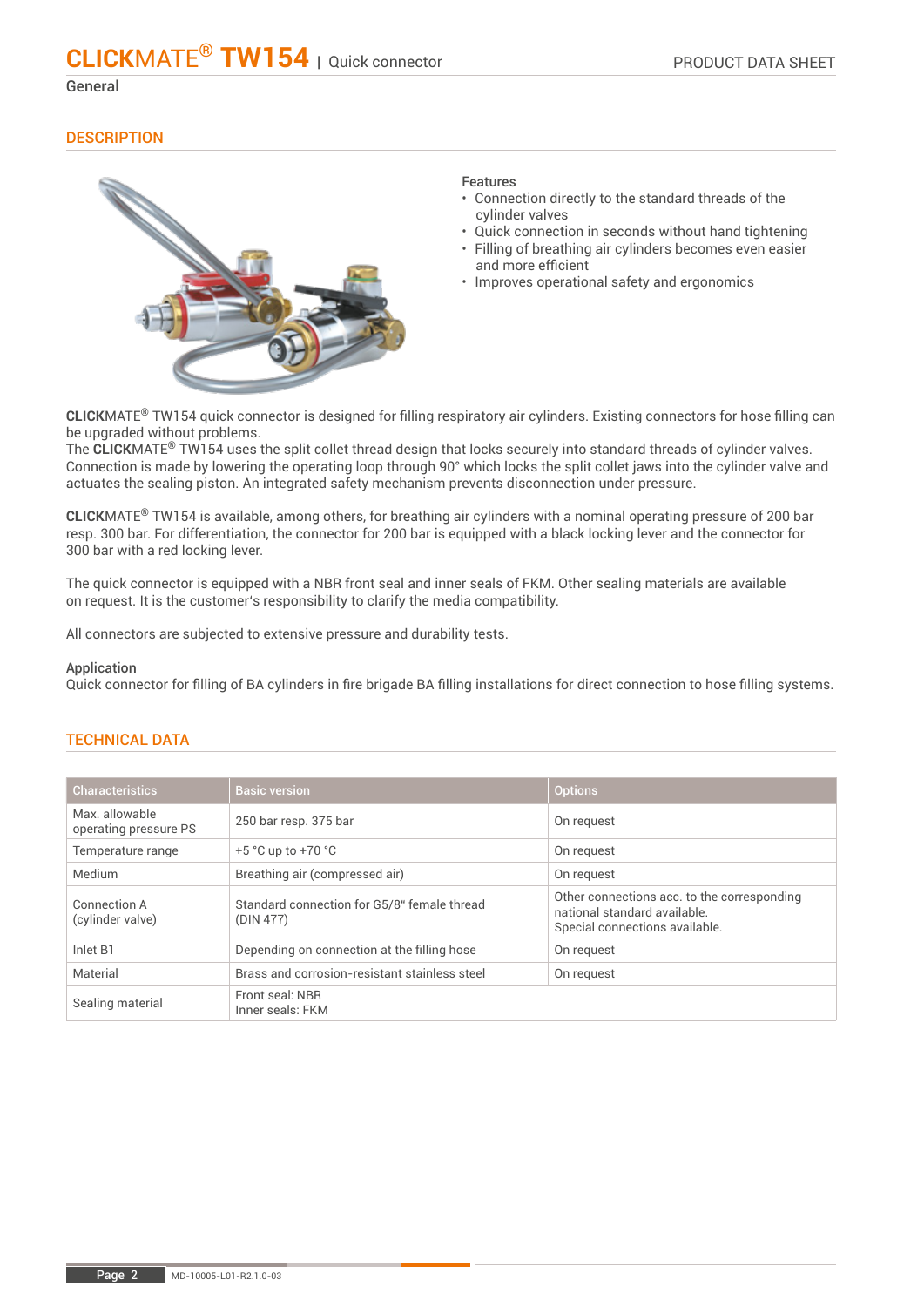System overview

#### SYSTEM OVERVIEW



Hose filling system with **CLICK**MATE® TW154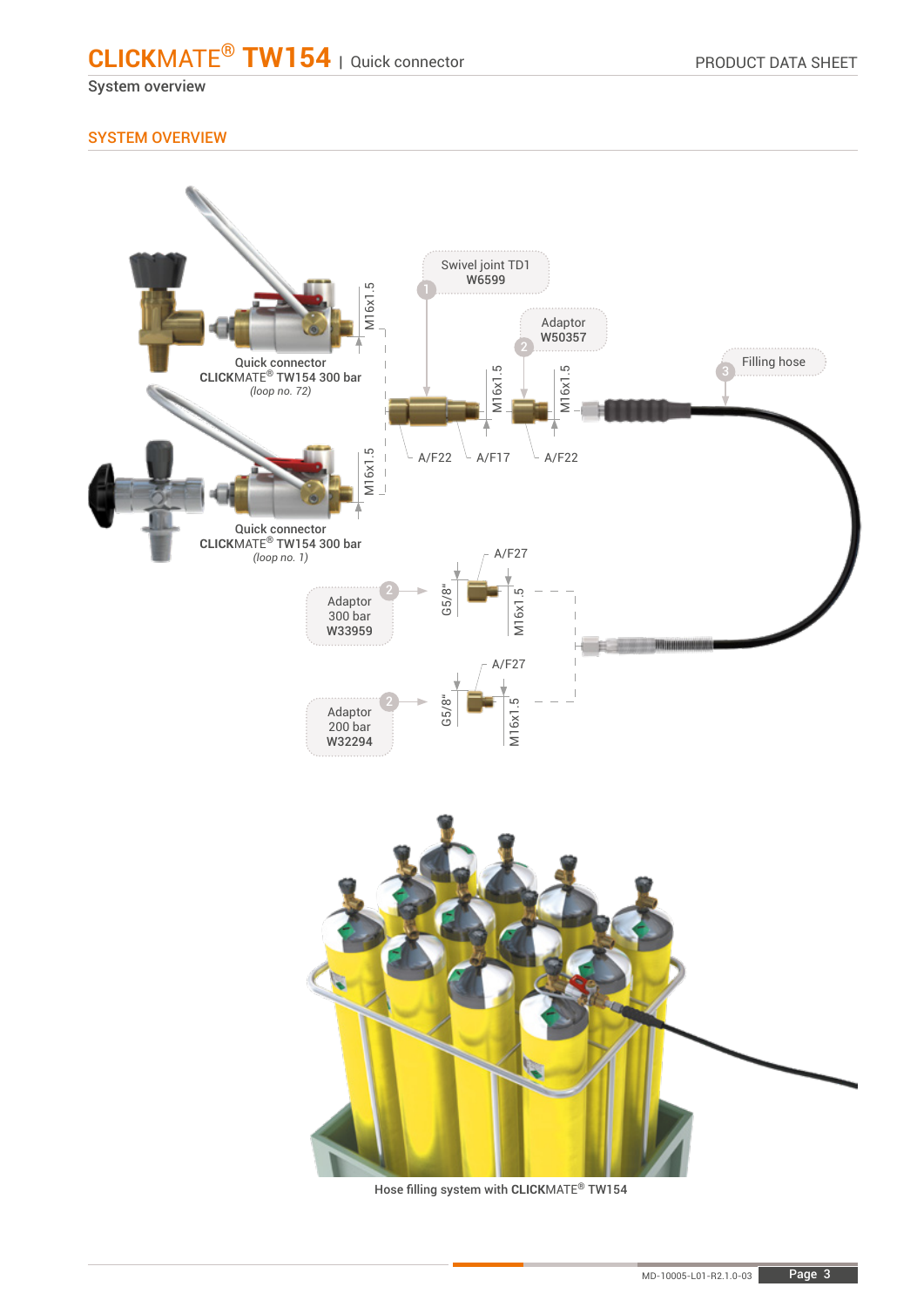#### **Ordering**

ORDERING | Quick connector **CLICK**MATE® TW154 with operating loop no. 72

approx. dimensions (mm)



| Part no.     | <b>Description</b>                 | <b>Pressure</b><br>(PS) | (female thread) | B <sub>1</sub><br>(male thread) |     |     | <b>\L3</b>     | $\overline{\mathsf{L}}$ |    | D <sub>2</sub> | D <sub>3</sub> |
|--------------|------------------------------------|-------------------------|-----------------|---------------------------------|-----|-----|----------------|-------------------------|----|----------------|----------------|
| C1-92776-X01 | <b>CLICKMATE<sup>®</sup> TW154</b> | 250 bar                 | $G5/8$ "*       | M16x1.5                         | 194 | 1つつ | Q <sub>7</sub> | 70                      | 45 | 40             | 35             |
| C1-92777-X01 | <b>CLICKMATE<sup>®</sup> TW154</b> | 375 bar                 | $G5/8$ "*       | M16x1.5                         | 194 | 121 | Q <sub>7</sub> | 70                      | 45 | 40             | 35             |

\* acc. to DIN 477

### ORDERING | Quick connector **CLICK**MATE® TW154 with operating loop no. 1 (suitable for Interspiro)

approx. dimensions (mm)



| Part no.      | <b>Description</b>                 | <b>Pressure</b><br>(PS) | (female thread) | B <sub>1</sub><br>(male thread) |     |    | $\overline{1}$ 3 | $\mathsf{L}4$ | D <sub>1</sub> | D <sub>2</sub> | D <sub>3</sub> |
|---------------|------------------------------------|-------------------------|-----------------|---------------------------------|-----|----|------------------|---------------|----------------|----------------|----------------|
| C1-109697-X01 | <b>CLICKMATE<sup>®</sup> TW154</b> | 250 bar                 | $G5/8$ "*       | M16x1.5                         | 214 | 22 | 97               | 70            | 45             | 40             | 35             |
| C1-109698-X01 | <b>CLICKMATE<sup>®</sup> TW154</b> | 375 bar                 | $G5/8$ "*       | M16x1.5                         | 214 | 21 | 97               | 70            | 45             | 40             | 35             |

\* acc. to DIN 477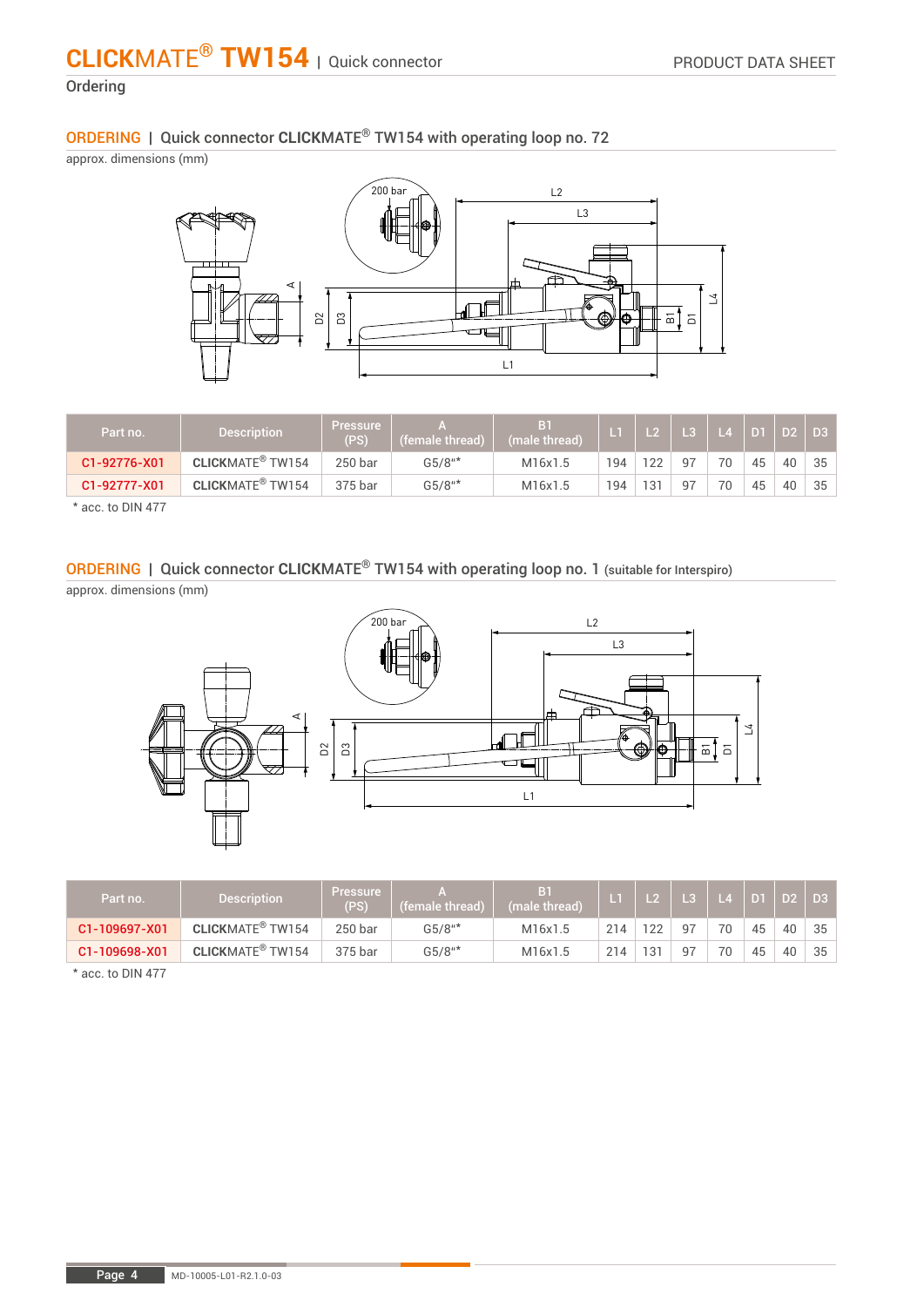Accessories / Spare Parts

#### **ACCESSORIES**

The following accessories are available for the **CLICK**MATE® TW154:

#### Swivel joint TD1 1

The swivel joint TD1 prevents twisting of the hose and enables the axial aligning of the connector.

| Part no.     | <b>Description</b> | Pressure (PS)            | <b>Connection</b>   |
|--------------|--------------------|--------------------------|---------------------|
| W6599-X01    | Swivel joint TD1   | 400 <sub>bar</sub>       | M16x1.5 male thread |
| B200B-049-00 | Seal set for TD1   | $\overline{\phantom{a}}$ |                     |

#### 2 Adaptors

Adaptor for connection to the filling hose resp. for connection of the filling hose with the filling rig.

| Part no. | <b>Description</b>                                                | Pressure (PS) | Connection                                        |
|----------|-------------------------------------------------------------------|---------------|---------------------------------------------------|
| W50357   | For connection to the filling hose                                | 375 bar       | M16x1.5 male thread<br>o-ring with 60° inner cone |
| W32294   | For connection filling hose / filling rig<br>$(for PN = 200 bar)$ | 375 bar       | G5/8" female thread<br>DIN 477 No. 13             |
| W33959   | For connection filling hose / filling rig<br>$(for PN = 300 bar)$ | 375 bar       | G5/8" female thread<br>DIN 477 No. 16             |

#### **3** Filling hose

| Part no.  | <b>Description</b>                                                          | Pressure (PS) | <b>Connection</b>     |
|-----------|-----------------------------------------------------------------------------|---------------|-----------------------|
| E68-32040 | Filling hose<br>length 1.5 m / nominal bore DN 5 mm<br>(incl. TÜV approval) | 425 bar       | M16x1.5 female thread |

Other hose lengths on request

#### SPARE PARTS

Various parts are available as spares for the **CLICK**MATE® TW154.

| Part no. 1  | <b>Description</b>                                |
|-------------|---------------------------------------------------|
| E51-308S508 | Spare front seal for CLICKMATE <sup>®</sup> TW154 |